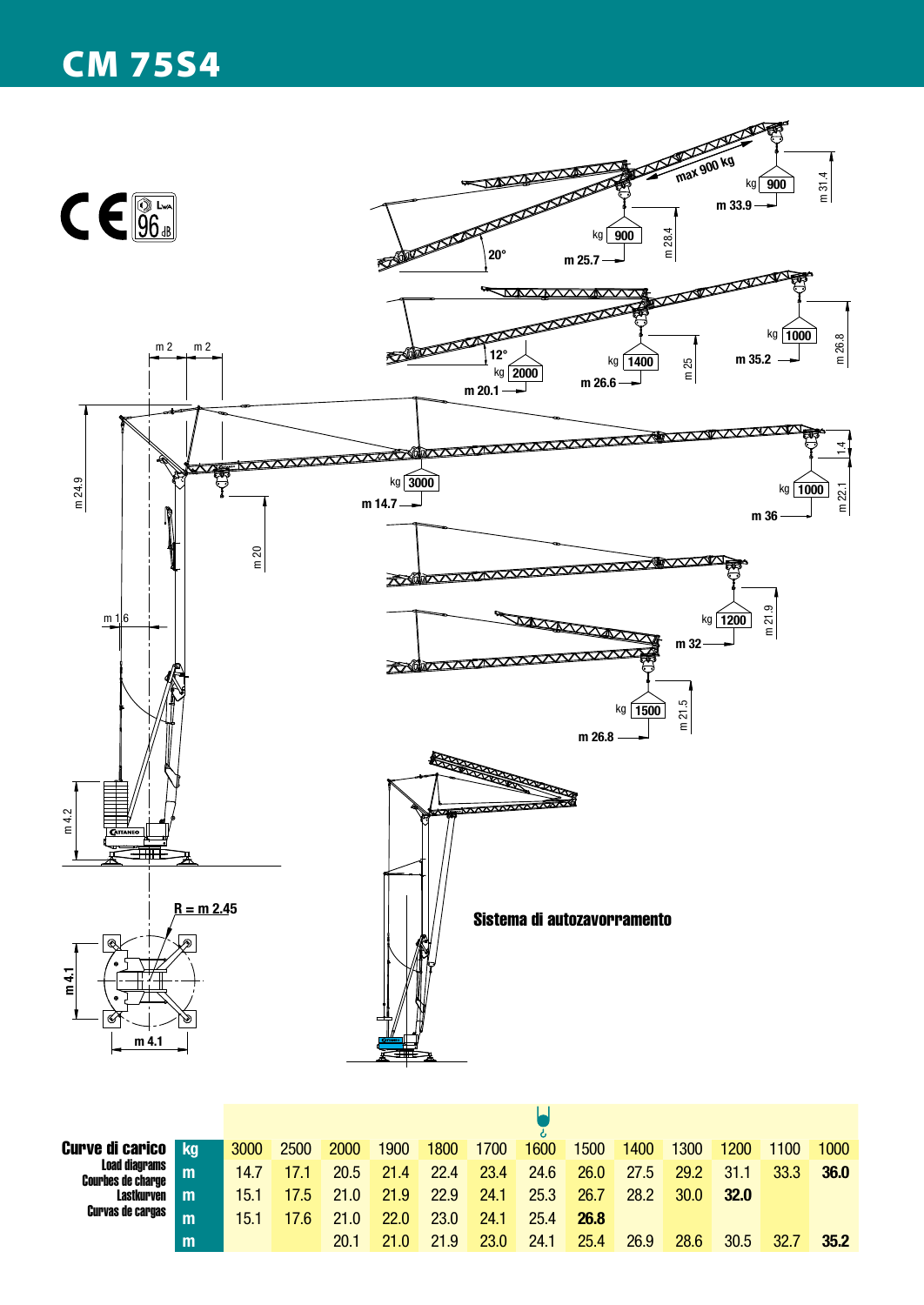# CM 75S4

|      |                                                                                                                                                     |      | $1^{\circ}$                         | $2^{\circ}$ | $3^\circ$ | $4^\circ$ | <b>CV</b> | kW  |
|------|-----------------------------------------------------------------------------------------------------------------------------------------------------|------|-------------------------------------|-------------|-----------|-----------|-----------|-----|
|      | Sollevamento<br>Hoisting<br>Levage<br>Hubwerk<br>ሪ<br>Elevatión                                                                                     | m/1' | 4                                   | 20          | 35        | 50        | 15        | 11  |
|      |                                                                                                                                                     | kg   | 3000                                | 3000        | 2000      | 1000      |           |     |
| √یہ  | <b>Carrello - Trolley</b><br><b>Chariot - Katzfahrwerk</b><br>Carro                                                                                 | m/1' | $25 - 50$                           |             |           |           | 4         | 3   |
|      | Rotazione - Slewing<br><b>Orientation - Drehwerk</b><br>Rotación                                                                                    | g/1' | $0 \rightarrow 0.3 \rightarrow 0.9$ |             |           |           | 5         | 3.7 |
| ( €) | Potenza elettrica necessaria<br>Necessary electric power<br>Puissance électrique nécessaire<br><b>Anschlusswert</b><br>Potencia electrica necesaria |      | 20 kVA - 400 V - 50Hz               |             |           |           |           |     |

#### Contrappeso in lastre di cemento armato - Ferro-concrete ballast slabs Contrepoids en plaques de béton armé - Gegenballast aus Stahlbetonplatten - Lastre en hormigón armado



**Kg 2000 x n. 4 + Kg 1340 x n. 12**

**P1B = kg 10.930 P2B = kg 13.460**